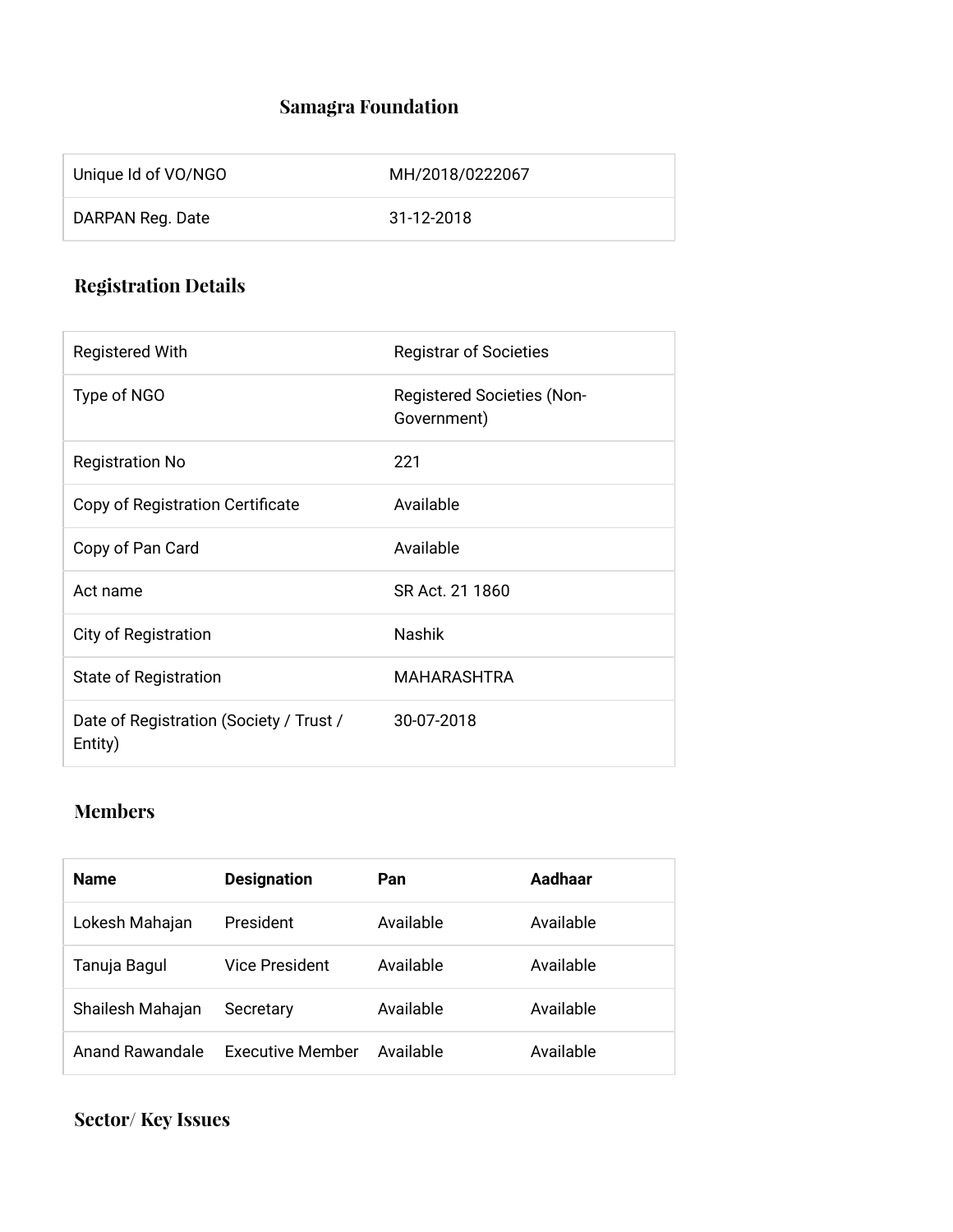| Key Issues                            | Agriculture, Differently Abled, Education & Literacy, Environment &<br>Forests, Health & Family Welfare, Rural Development & Poverty<br>Alleviation, Women's Development & Empowerment, Any Other, Art &<br>Culture, Children |
|---------------------------------------|-------------------------------------------------------------------------------------------------------------------------------------------------------------------------------------------------------------------------------|
| Operational<br>Area-<br><b>States</b> | MAHARASHTRA                                                                                                                                                                                                                   |
| Operational<br>Area-<br>District      | MAHARASHTRA->Nashik, Pune                                                                                                                                                                                                     |

#### **FCRA details**

| <b>FCRA</b><br><b>Available</b> | <b>FCRA Registration no.</b> |
|---------------------------------|------------------------------|
| Not Available                   | Not Available                |

## **Details of Achievements**

Village Adoption, Career Oriented Training Center, Online education, National Creativity Events, more than 2000 Internships provided during Covid-19

#### **Source of Funds**

| <b>Department</b><br><b>Name</b> | <b>Source</b> | <b>Finacial Year</b> | Amount<br><b>Sanctioned</b> | <b>Purpose</b>                                |
|----------------------------------|---------------|----------------------|-----------------------------|-----------------------------------------------|
| Not Specified                    | Any Other     | 2018-2019            | Not Specified               | No Grant<br>from Central<br>and State<br>Govt |
| <b>Not Specified</b>             | Any Other     | 2019-2020            | <b>Not Specified</b>        | No Grant<br>from Central<br>and State<br>Govt |